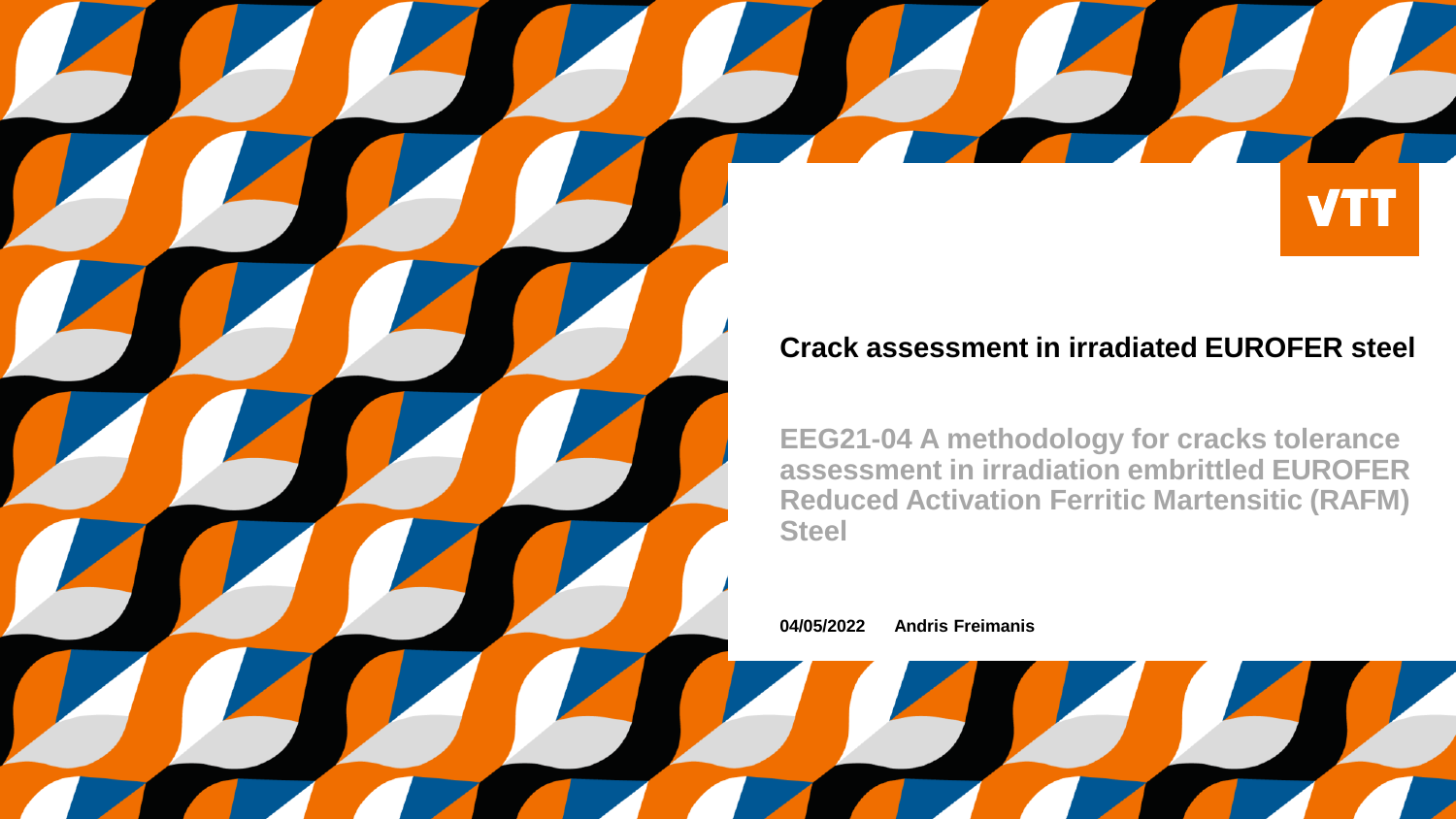### **Outline**

- **Problem**
- Goal and concept
- **Multiscale**
- **Multiframework**
- Work programme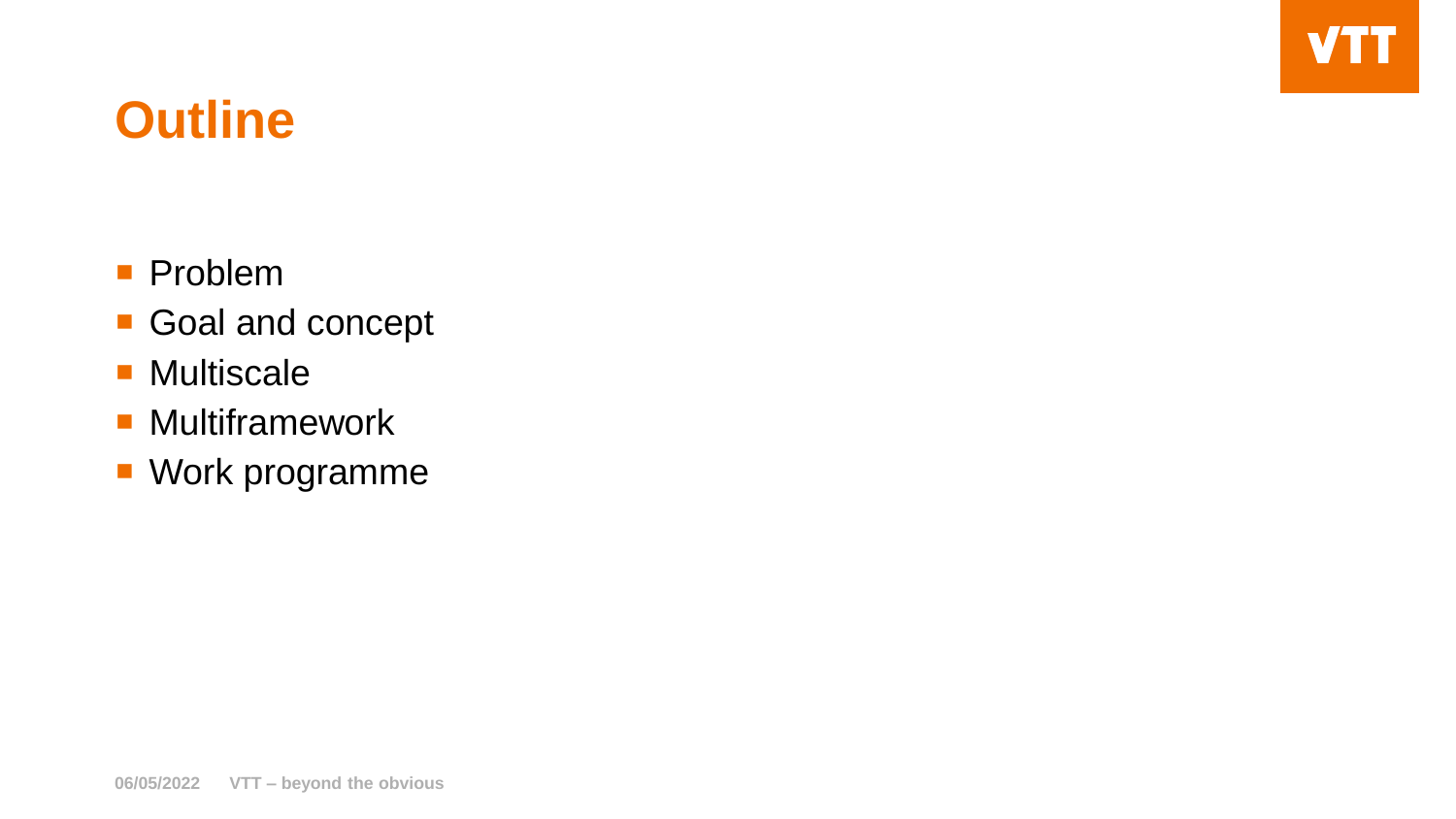#### **Problem and solution**

- EURO fusion problem  $\rightarrow$  The development and validation of **new tools and methodologies for assessing and predicting crack behaviour are urgently required** to review current engineering DEMO IVC designs against safe operation.
- Solution  $\rightarrow$  use multiscale (micro and structural) and multiframework (FEM and PD) fracture mechanical approach to develop **modelling tools, crack assessment methodology, and design rules** for DEMO In-Vessel components
	- **Links the assessment of effects of irradiation, local gradients** etc. at the material scale to structural response and complex crack behaviour
	- Physics-based predictive **abilities exceed present day methods** and enable EUROfusion to reliably review structural designs and their safe operation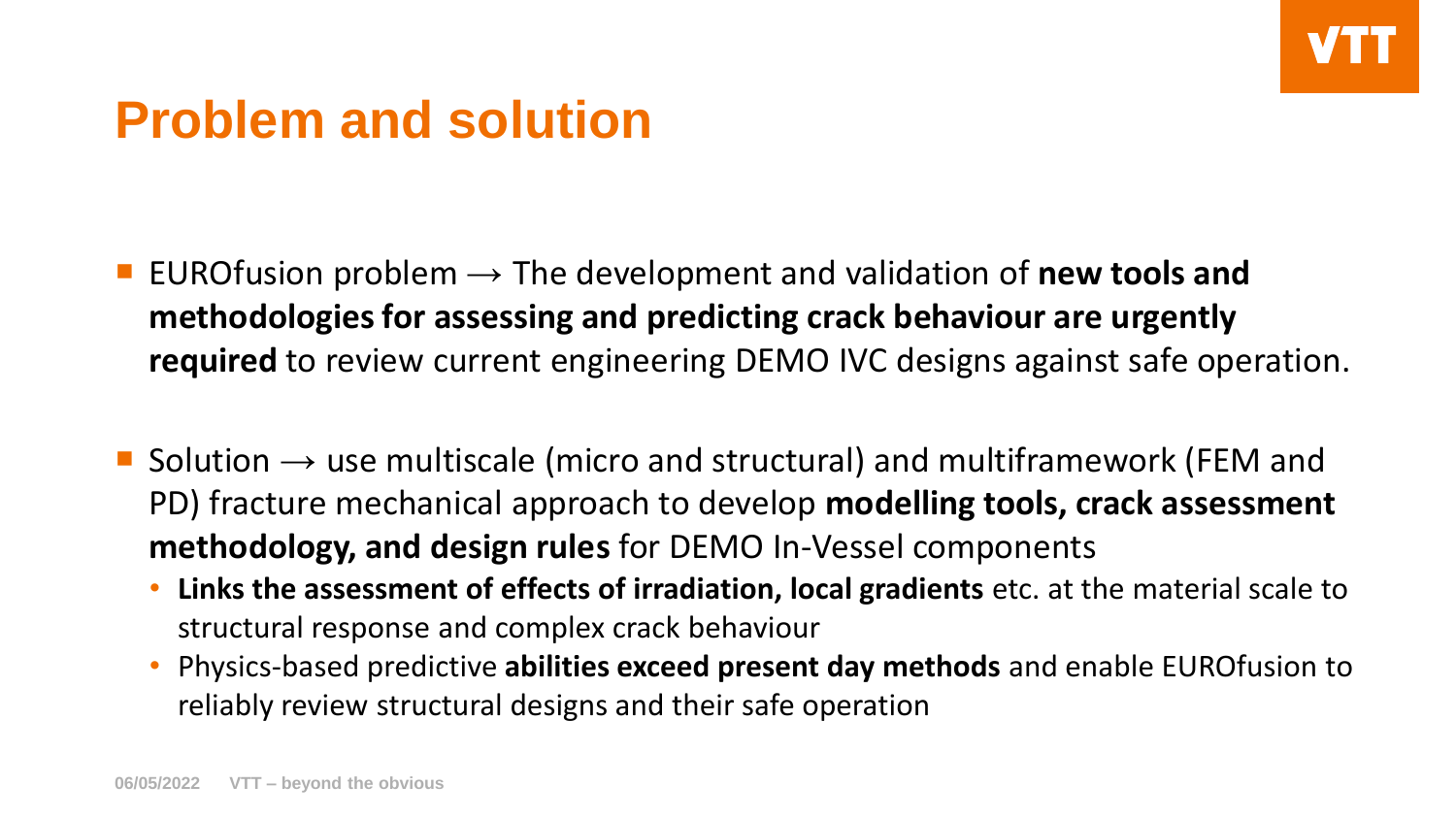# **Concept**

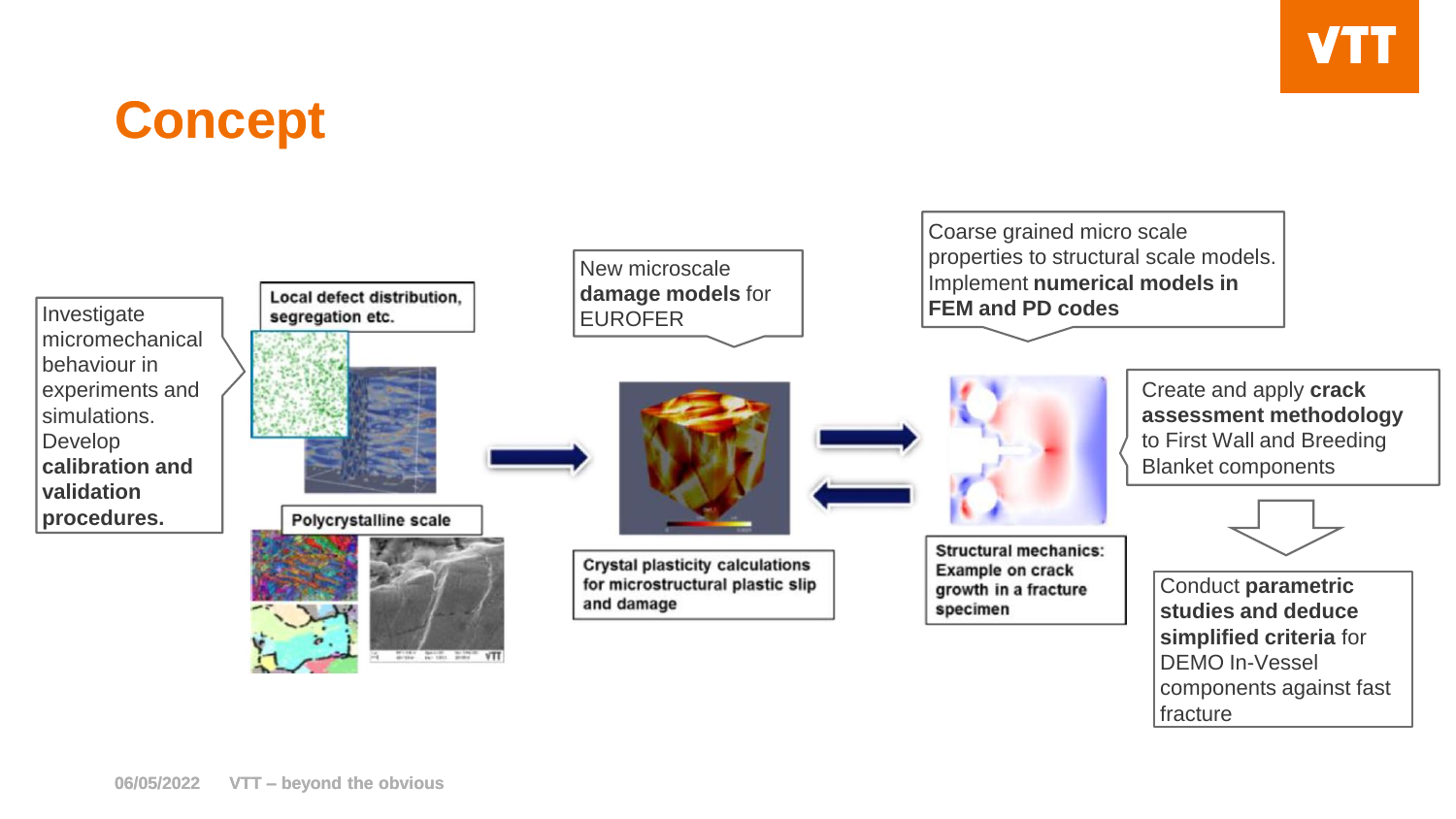#### **Multiscale**

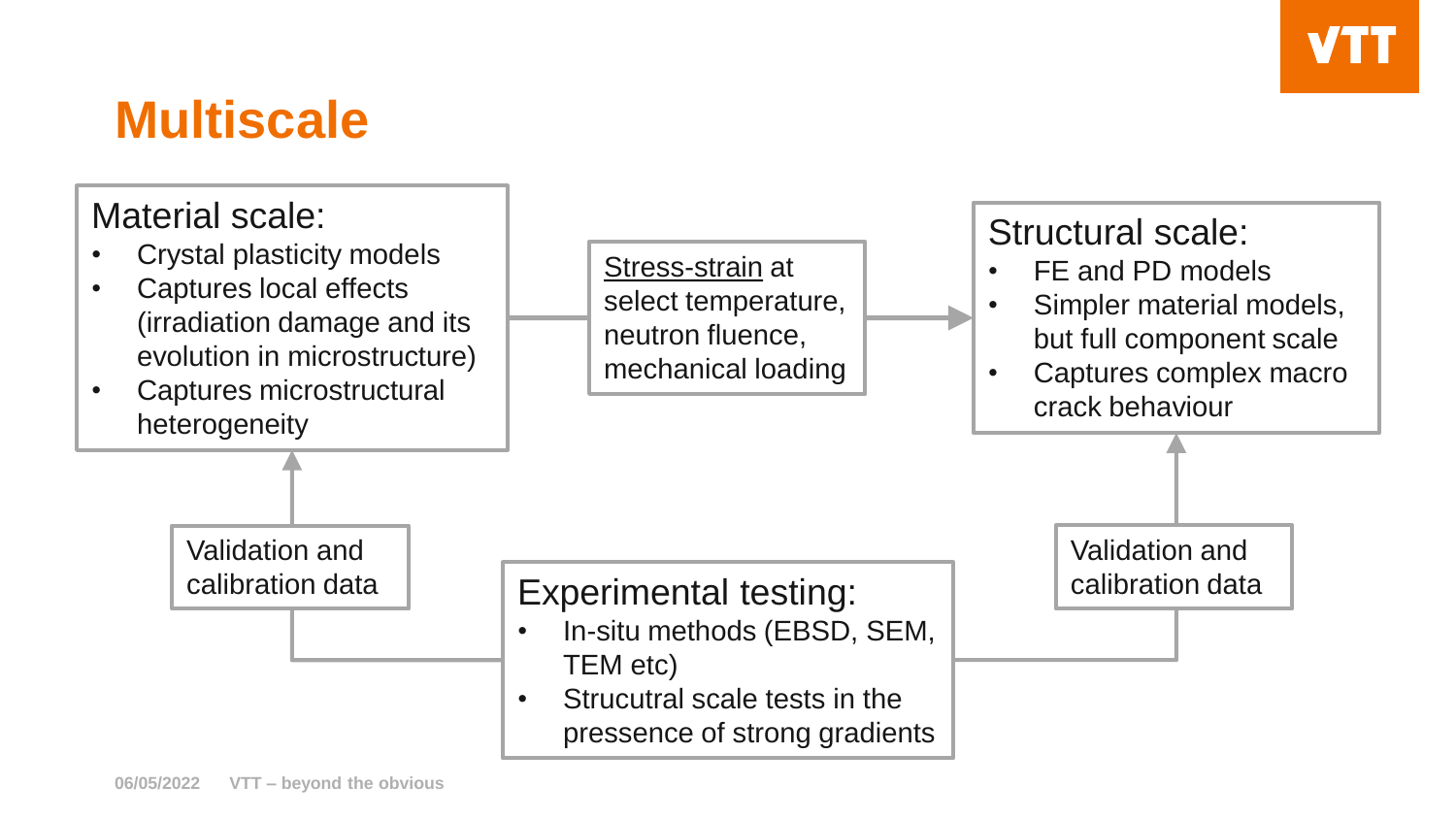

- Continuum mechanics (CCM) uses **differential equations**, which are **undefined** when the displacement field is discontinuous
- Peridynamics (PD) uses **integral equations**, which are **defined** when discontinuities (e.g. cracks) are present – no special treatment for crack initiation and propagation necessary
	- Novel mechanics theory better suited for cracks, voids, steep gradients, large deformations etc.
- We will use FEM (CCM) as the main framework with PD in select areas where steep gradients, cracks, large deformations etc. arise → **solve situations that are impossible today**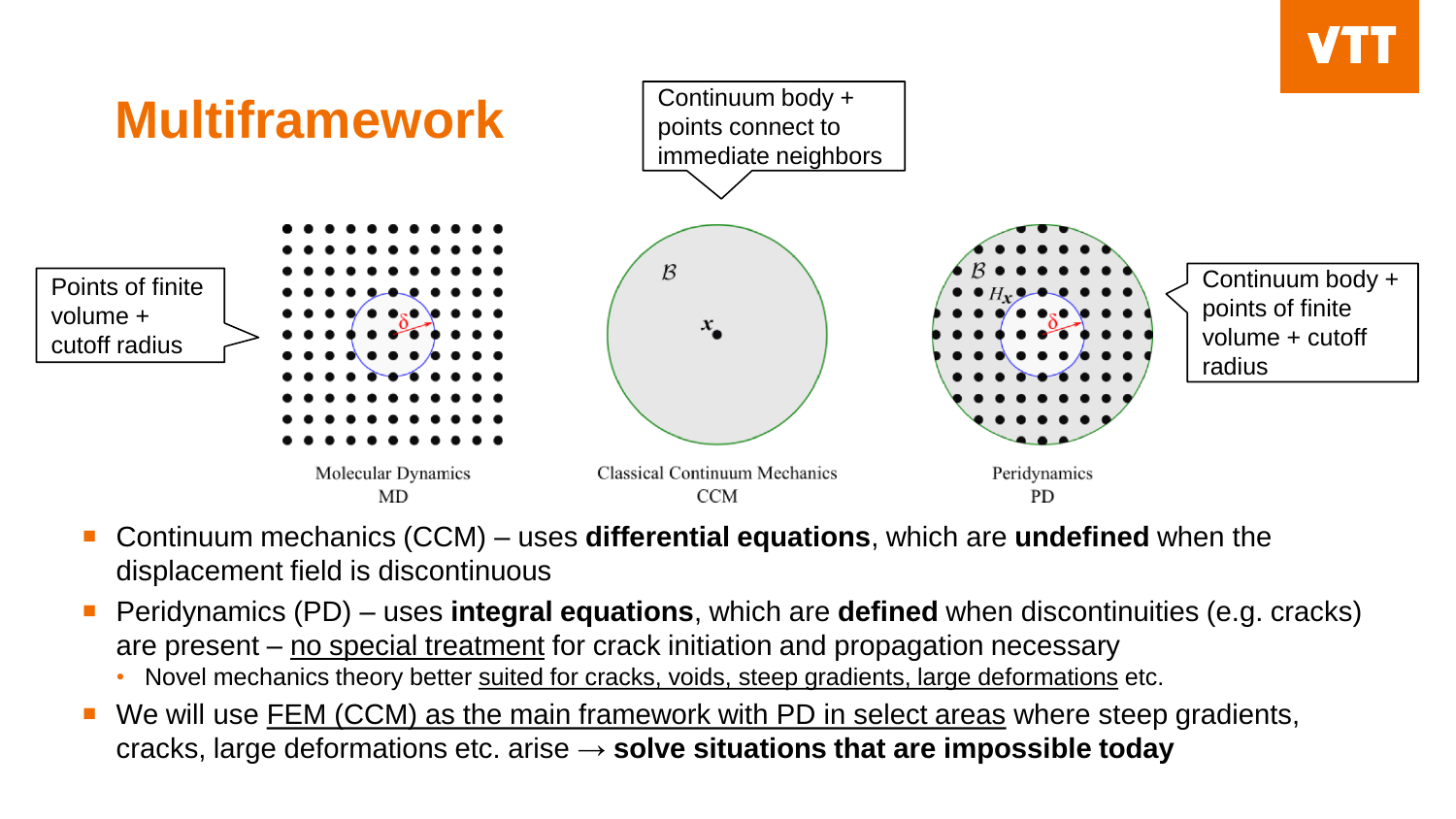## **Peridynamics**

- Classical continuum mechanics
	- Stress a function of strain **differential equations** undefined when the displacement field is discontinuous
- **Peridynamics** 
	- Force density a function of deformation **integral equations are defined** when discontinuities are present
	- Especially suited for complex crack behaviour (self-contact, branching, merging etc.)
	- Correspondence models a way to include CCM materials in PD  $\rightarrow$ **double development not required**

$$
\boxed{\text{Density and} \atop \text{acceleration}} \qquad \rho_i \ddot{\boldsymbol{u}}_i(t) = \int_{\boldsymbol{H}_i} (\boldsymbol{T}_{ij} - \boldsymbol{T}_{ji}) dV_j + \boldsymbol{b}_i(t) \leq \text{External forces}
$$
\nInternal forces

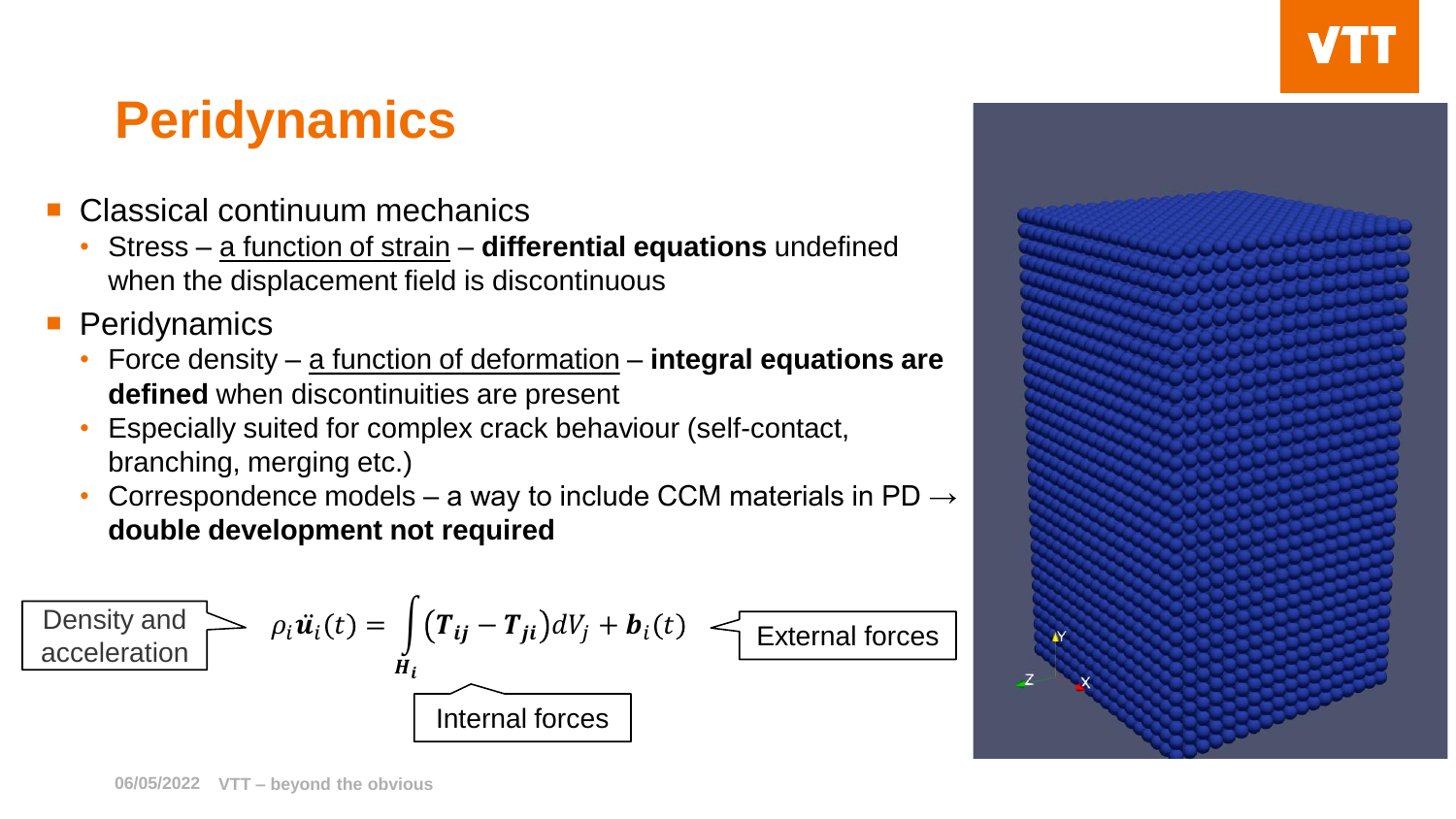# **Work programme**

- T1 Review and specifications
	- Outcome  $\rightarrow$  learn about radiation material science, define environment, use-cases, relevant mechanisms etc.
- T2 Model development
	- Outcome  $\rightarrow$  FEM (PD) multiphysics damage model
- T3 Experiments, calibration & validation
	- Outcome  $\rightarrow$  data sets and procedures for model calibration and validation

| T1 Review and specifications         |                                        |  |
|--------------------------------------|----------------------------------------|--|
| T <sub>2</sub> Model<br>development  | <b>T3 Experiments</b><br>& calibration |  |
| T4 Implementation & demonstration    |                                        |  |
| <b>T5 Application to components</b>  |                                        |  |
| T6 Parametric studies & design rules |                                        |  |

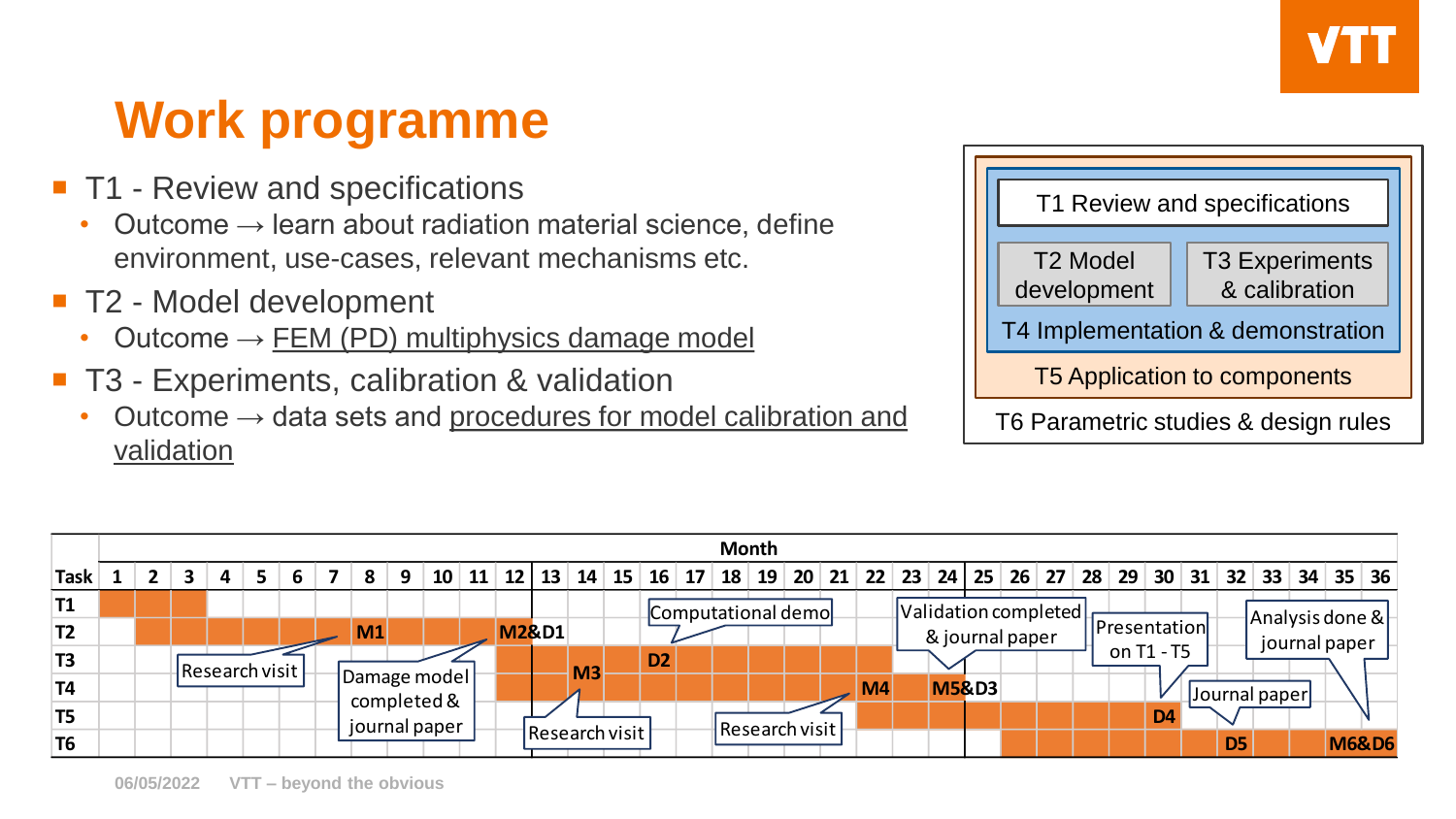# **Work programme**

- T4 Implementation & demonstration
	- Outcome  $\rightarrow$  computational models implemented in FEM codes e.g. Abaqus, Ansys etc.
- T5 Application to components
	- Outcome  $\rightarrow$  crack assessment methodology demonstrated on First Wall and Breeding Blanket
- T6 Parametric studies and design rules
	- Outcome  $\rightarrow$  parameter studies and simplified design rules to assess DEMO IVC structural safety and integrity

#### $\blacksquare$  3+ research visits – 4 journal papers – 6 conferences